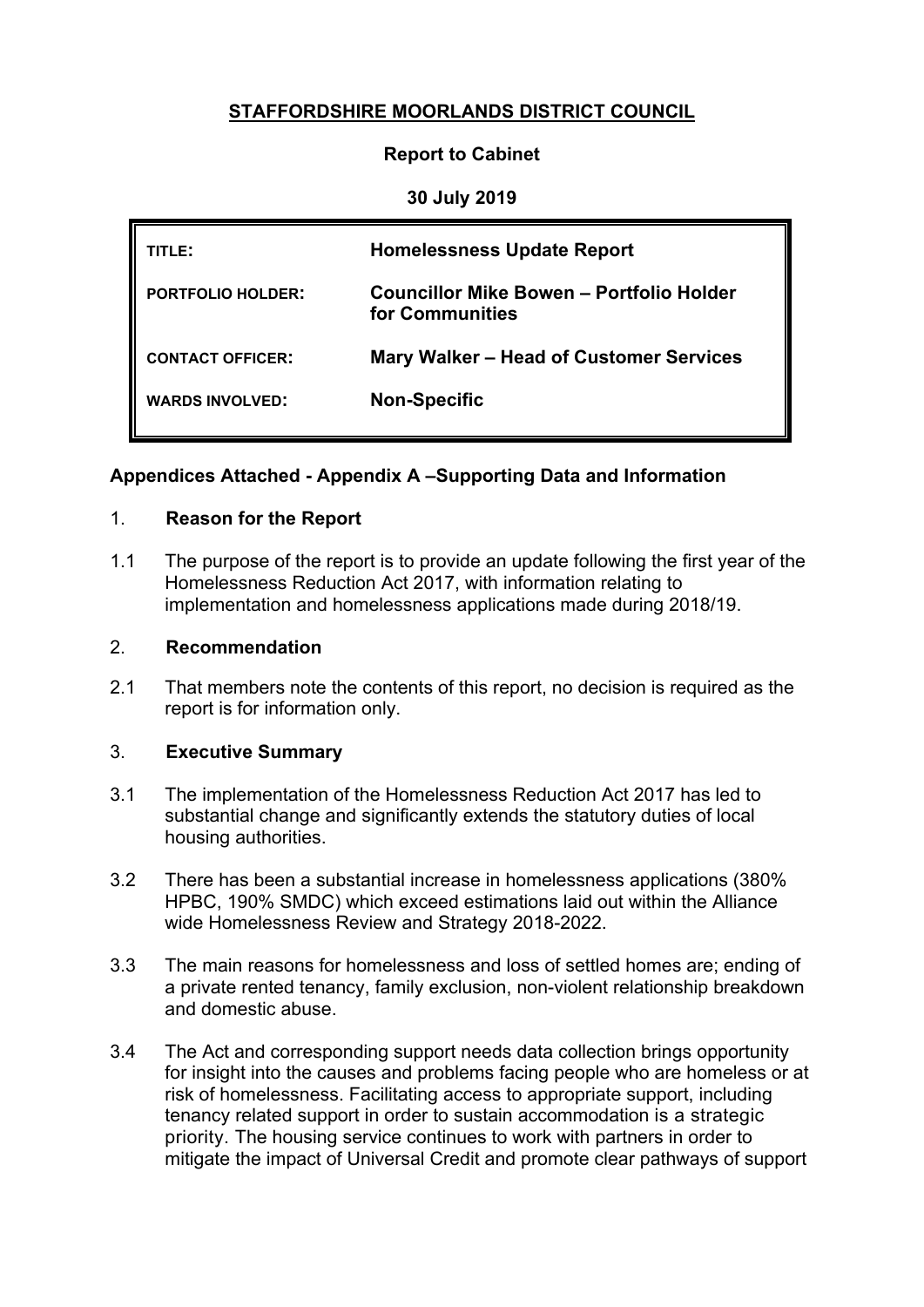for vulnerable households, particularly those who may be at risk of homelessness.

- 3.5 There has been a longstanding focus on homelessness prevention prior to the implementation of the Act. The outcomes relating to new Prevention and Relief Duties show successful interventions achieved in 54% of Staffordshire Moorlands closed cases with 131 households assisted to retain or secure alternative accommodation. Similarly in High Peak, 60% successful interventions achieved, with 214 households assisted to prevent or relieve their homelessness.
- 3.6 IT based solutions have assisted with the implementation of new duties and caseload management. Internal staffing reviews have led to a new duty rota system and the establishment of two new posts. Partnership development has led to collaborative work to secure grant funding for services to prevent and address homelessness and establish protocols and joint working around homelessness. Commissioning has led to provider services to support customer access to accommodation, with rent bond assistance, pre-tenancy training and enhanced tenancy support availability. Also Call b4 You Serve bespoke landlord service with additional prevention officer capacity to support earlier intervention.
- 3.7 Future considerations include the Housing, Communities and Local Government Committee inquiry into the Act and draft Domestic Abuse Bill 2019.

#### 4. **How this report links to Corporate Priorities**

4.1 Contributes to the Corporate Plan 2015-19 aim of helping to create a safer and healthier environment for our residents to live and work.

#### 5. **Options and Analysis**

5.1 Recommended - That members note the content of the report and receive further reports from officers at future meetings.

#### 6. **Implications**

- 6.1 Community Safety (Crime and Disorder Act 1998) There are no specific implications with this report
- 6.2 Workforce There are no specific implications with this report
- 6.3 Equality and Diversity/Equality Impact Assessment The report has been prepared in line with Council policies
- 6.4 Financial Considerations The Council has been awarded MHCLG time limited equivalent three years £68,360 New Burdens funding and £197,101 Flexible Homelessness Support Grant and £6,000 one off Homelessness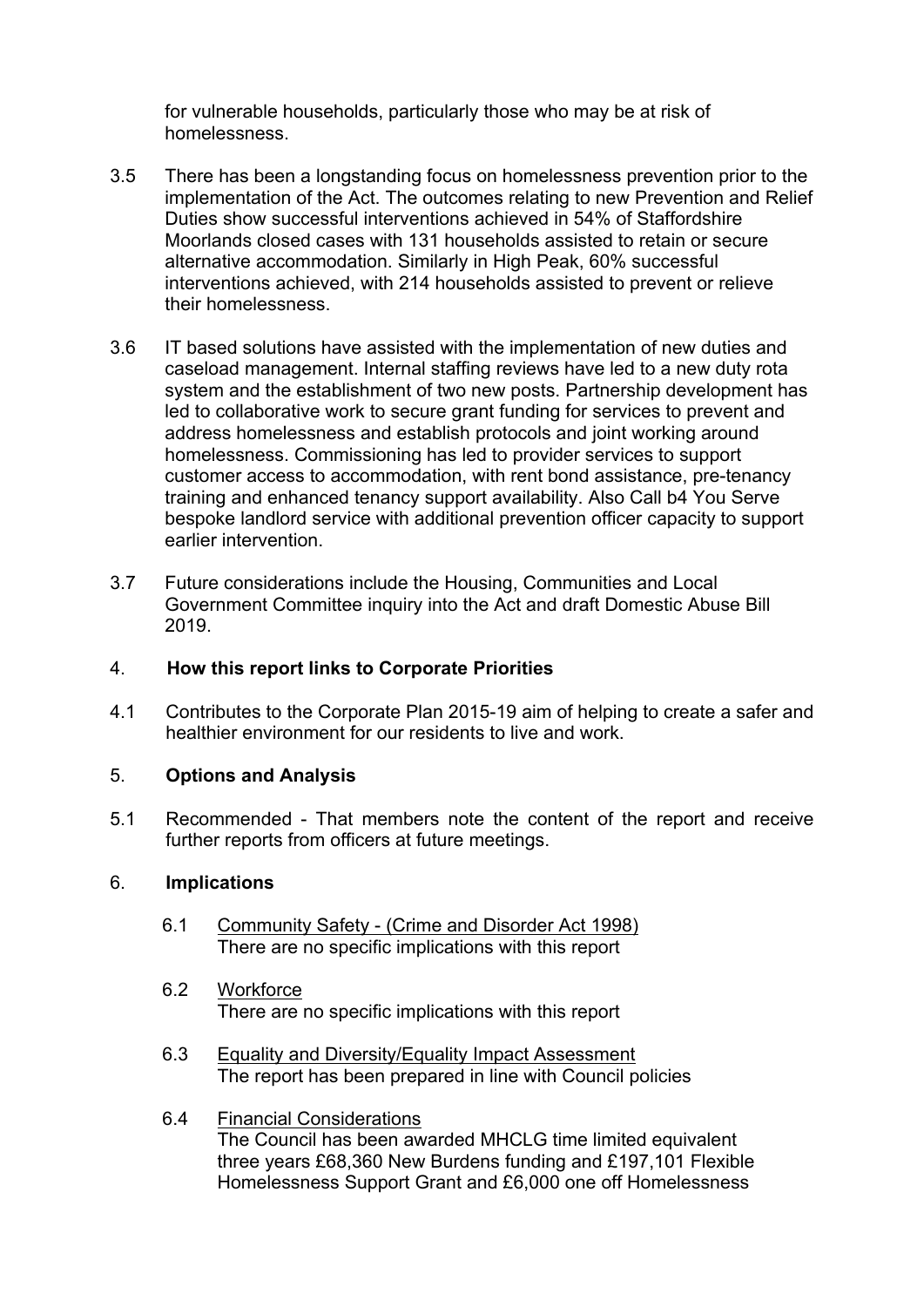Prevention Top Up grant; to support delivery of the Act and homelessness prevention. MHCLG awarded £9,202 to support upgrade of IT data systems and £3,207 to support HCLIC homelessness monitoring.

Further MHCLG grant funding outlined fig A12 (appendix 1).

- 6.5 Legal The Homelessness Reduction Act significantly changes the statutory approach to homelessness and there are a number of additional duties placed upon local authorities.
- 6.6 Sustainability There are no specific implications with this report
- 6.7 Internal and External Consultation The implementation of the Homelessness Reduction Act is a Transformation Board project. MHCLG consultation feedback provided in relation to draft Homelessness Code of Guidance and 'tackling homelessness together: a consultation on structures that support partnership working and accountability in homelessness' and Domestic Abuse questionnaire.
- 6.8 Risk Assessment There are no current significant risks to this report.

#### Mary Walker **Assistant Chief Executive**

| <b>Web Links and</b><br><b>Background Papers</b>               | Location                                                             | <b>Contact details</b>                                                                                                          |
|----------------------------------------------------------------|----------------------------------------------------------------------|---------------------------------------------------------------------------------------------------------------------------------|
| <b>Homelessness</b><br><b>Review and Strategy</b><br>2018-2022 | https://www.staffsmoorlands.gov.uk/<br>article/1349/Housing-Strategy | <b>Michelle Costello</b><br><b>Housing Strategy</b><br><b>Technical Officer</b><br>Michelle.costello@staffs<br>moorlands.gov.uk |

01538 395400 ext 4100.

#### 7. **Background and Detail**

- 7.1 The Housing Options Service provides housing and homelessness advice and assistance. Households who are assessed as eligible for assistance and homeless or threatened with homelessness fall into our statutory function to take reasonable steps to prevent and/ or relieve homelessness.
- 7.2 The implementation of the Homelessness Reduction Act 2017 from 3rd April 2018 has led to substantial change and significantly extends the statutory function of local housing authorities. Key changes include;
	- Extended definition of 'threatened with homelessness' from 28 days to 56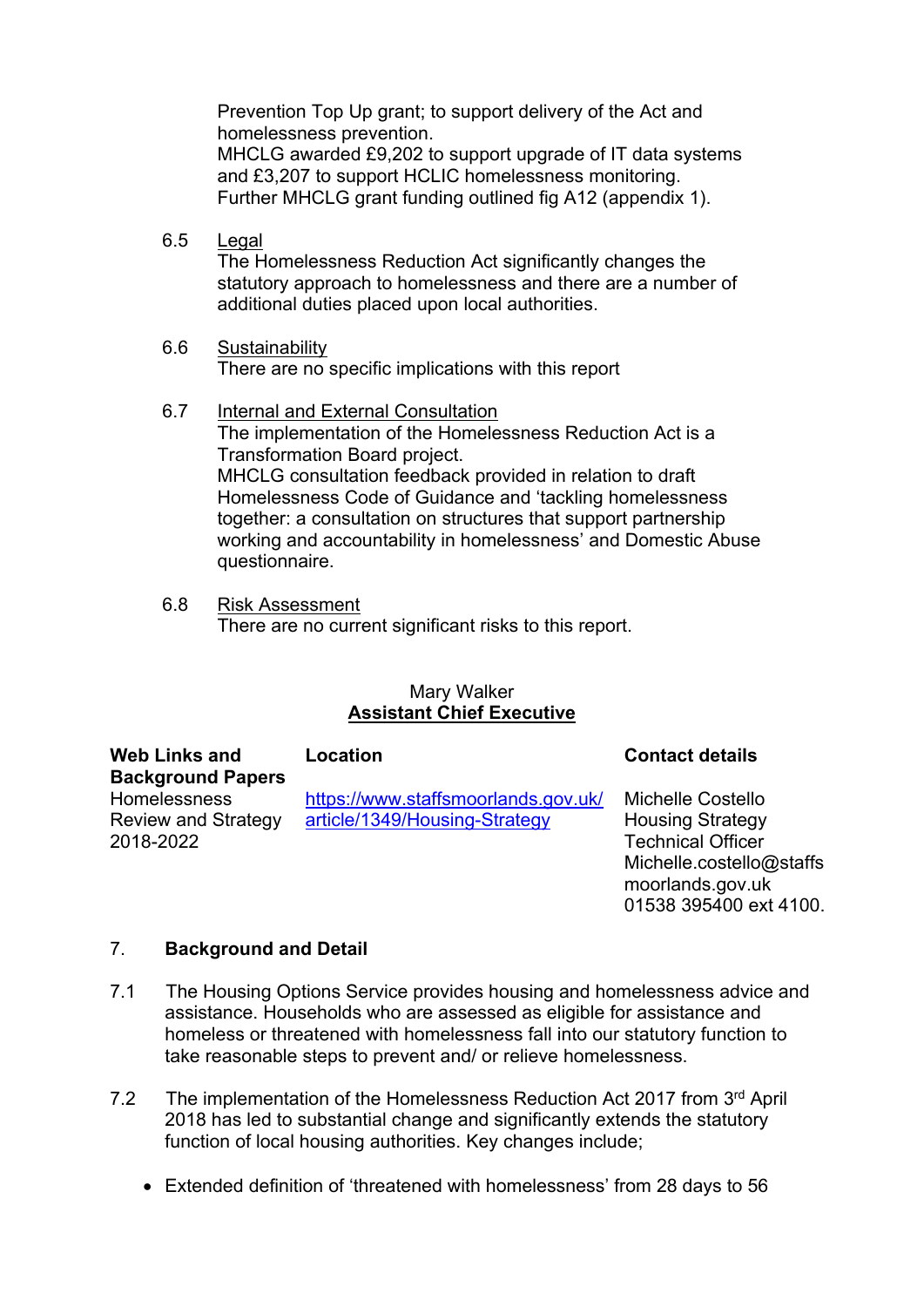days.

- Requirements to provide Assessments (considering homelessness circumstances, housing and support needs) and Personal Housing Plans (detailing actions to be undertaken)
- New Prevention Duty to assist all households who are eligible, threatened with homelessness, regardless of priority need, intentionality or local connection.
- New Relief Duty to take reasonable steps to secure accommodation for eligible, homeless households regardless of priory need or intentionality.

# 7.3 **Homelessness approaches**

- 7.3.1 A substantial increase in homelessness applications (380% HPBC, 190% SMDC) illustrated Fig A1 (Appendix A) reflect the new requirements and exceed estimations laid out within the Alliance wide Homelessness Review and Strategy 2018-2022.
- 7.3.2 The majority of homeless applicants (62% both authorities) initially owed a Prevention Duty, however over third (36% HPBC, 35% SMDC) approaches owed a Relief Duty, indicating that people are approaching at point of homelessness as opposed to an earlier opportunity.

# 7.4 **Duty to refer**

7.4.1 In effect from 1st October 2018, Government introduced a new 'duty to refer' households who may be threatened with homelessness upon specified public bodies, including for instance social services, prisons, health services and Job Centres. There is also discretion for other agencies to refer. During 2018/19 SMDC received 71 referrals and HPBC received 124, as illustrated fig A2 (Appendix A). These referrals led to a significant number of households accessing homelessness assistance and can be attributed specifically to 17% SMDC and 20% of HPBC homelessness applications.

## 7.5 **Causes of homelessness**

- 7.5.1 Fig A3 (Appendix A) considers the main reason for loss of settled home amongst 2018/19 homeless applicants and homeless applicants across England between April 2018 and June 2018. The main reasons for homelessness across the alliance reflect trends across England; however there is higher incidence of non-violent relationship breakdown. As demonstrated in previous years, the main reasons for homelessness during 2018/19;
	- End of private rented tenancy (SMDC 20%, HPBC 17%)
	- Family no longer willing to accommodate (SMDC 18%, HPBC 22%)
	- Relationship with partner ended (non-violent breakdown) (SMDC 18%, HPBC 13%)
	- Domestic abuse (SMDC 11%, HPBC 8%)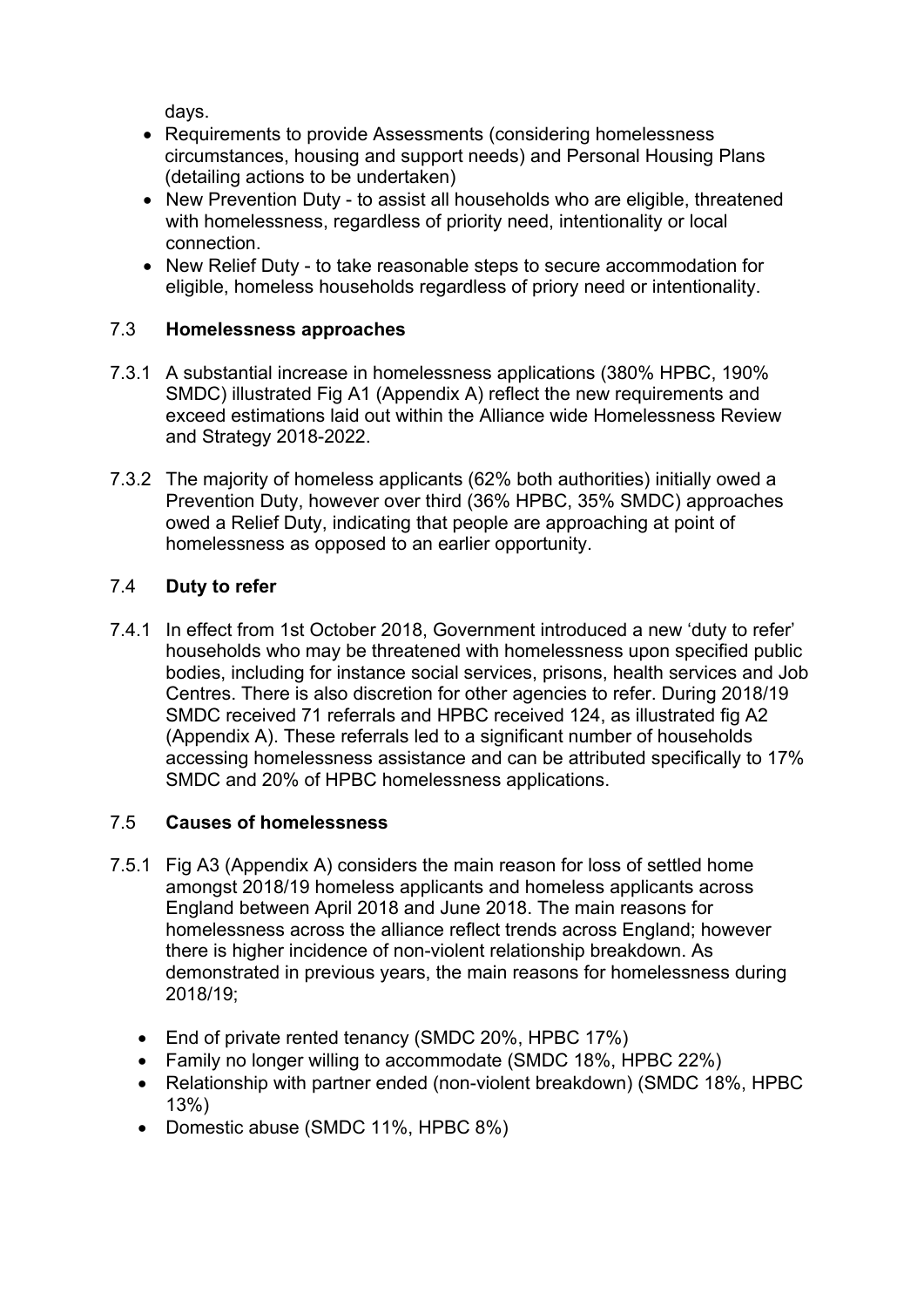### 7.6 **Support needs and key information relating to homeless applicants**

- 7.6.1 Fig A4 (Appendix A) compares the support needs of homeless applicants within 2018/19 and homeless applicants across England between April 2018 and June 2018. The Act and corresponding support needs data collected as part of Assessments brings opportunity for insight into the causes and problems facing people who are homeless or at risk of homelessness. Applicants may have more than one support need and have multiple support needs. Overall the support needs of applicants are similar to support needs across England, however the percentage of applicants with physical ill health/ disability, at risk or / experienced domestic abuse and history of mental ill health are higher in High Peak. Applicants with complex needs, including substance misuse and mental health, are more challenging to assist and need a more social care or person centred type of approach. This requires increased efforts in partnership with other professionals and suitable options may be more difficult to secure. Facilitating access to appropriate support, including tenancy related support, is key to sustaining accommodation and is identified as a strategic priority within the Alliance wide Homelessness Strategy.
- 7.6.2 The Act provides new legal duties to provide meaningful help to secure accommodation for those homeless or at risk of homelessness, regardless of priority need. Single households are most likely to be non priority need households. Fig A5 (Appendix A) illustrates that single person households are now the predominant household type amongst homeless applicants (SMDC 54%, HPBC 61%).
- 7.6.3 The ethnicity of homeless applicants in fig A6 (Appendix A) shows that the largest ethnic group remains White British, representing 94% across both authorities.
- 7.6.4 Across the Alliance the predominant age range of homeless applicants is 25- 35 years as shown in fig A7 (SMDC 36%, HPBC 33%), with homelessness occurring least frequently amongst older 60+ years.
- 7.6.5 Fig A8 shows that 28% SMDC and 29% HPBC homeless applicants employed at the time of approach. 22% SMDC and 26% HPBC on a long term sickness related benefit and 29% approaching capable of work in both authorities. The roll out of digital service for Universal Credit took place June 2018 Staffordshire Moorlands and September 2018 High Peak. From this point, the majority of new claims for housing costs need to claim Universal Credit and existing housing benefit claimant's transfer onto Universal Credit upon reporting a significant change of circumstances. Universal Credit claimants are required to complete a separate claim for Council Tax Reduction. The roll out of Universal Credit is the subject of greatest concern within the Homelessness Monitor 2019, with nearly two thirds of local authorities anticipating a significant homelessness increase as a result. The housing service continues to work closely with DWP, Benefit and Council Tax teams, Citizens Advice and housing providers in order to mitigate the impact of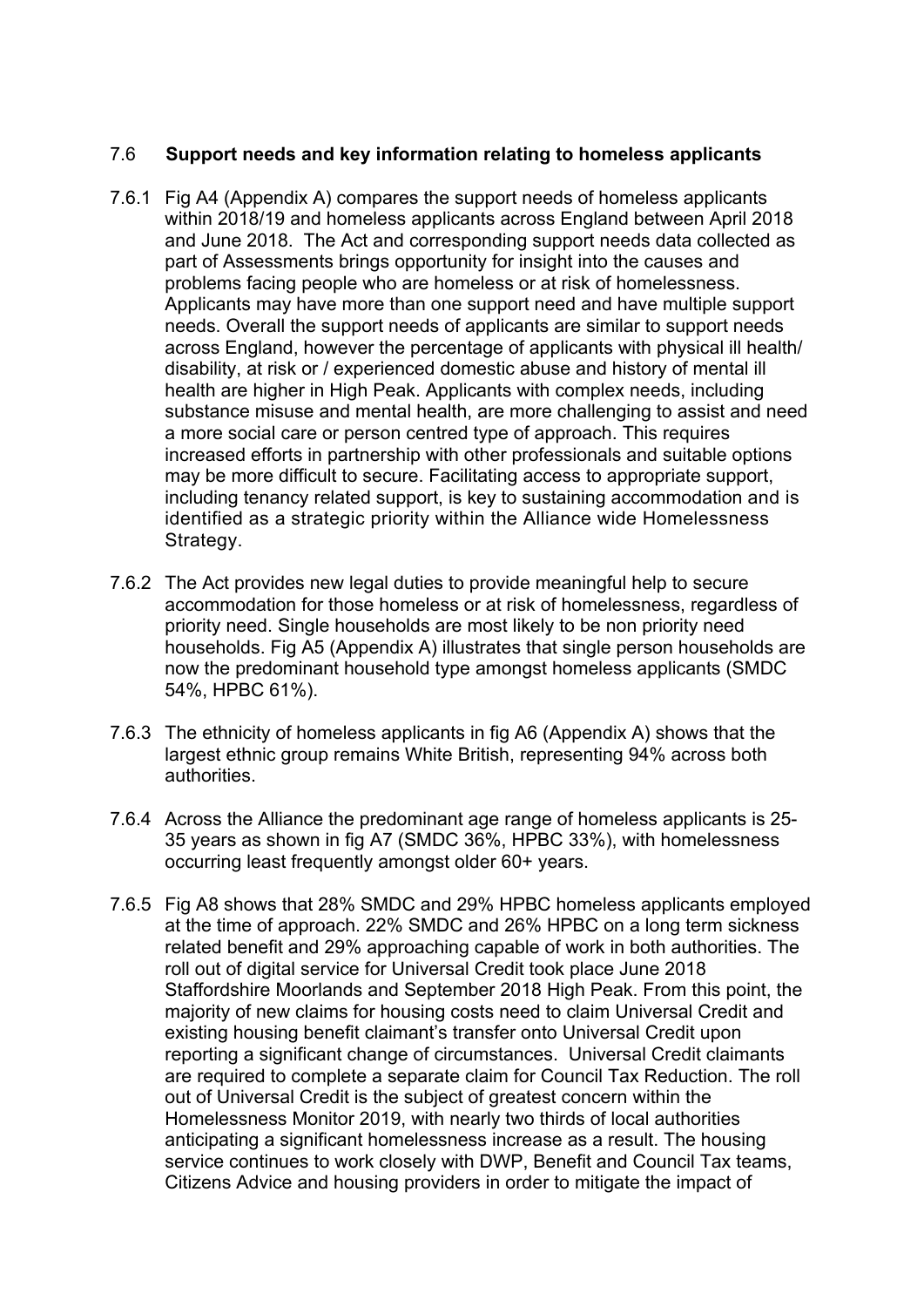Universal Credit and promote clear pathways of support for vulnerable households, particularly those who may be at risk of homelessness.

#### 7.7 **Temporary accommodation**

7.7.1 A duty to provide temporary accommodation exists if households may have a priority need and in cold and extreme weather. The use of temporary accommodation is rising (fig A9), particularly in High Peak, which can be attributed to increasing homelessness applications and households previously found 'intentionally homeless' now under the Act become eligible for temporary accommodation for a longer period of time. The housing service continues to have a focus on minimising temporary accommodation use and securing suitable temporary accommodation options.

## 7.8 **Rough sleeping**

7.8.1 Published in August 2018, the governments Rough Sleeping Strategy sets out a strategy to halve rough sleeping by 2022 and end rough sleeping by 2027. The most acute form of housing need, rough sleeping is used to describe those that are roofless and bedding down without adequate shelter. Levels of rough sleeping remain low (figs A10 & A11), however work is ongoing to ensure an effective response and outreach service provision (fig A12).

## 7.9 **Outcomes**

- 7.9.1 The Housing Options Service has had a longstanding focus on homelessness prevention prior to the implementation of the Act. The pie charts (figs A13-16) provide detail relating to Prevention and Relief Duty cases closed during 2018/19. As at the end of 2018/19;
	- 68% of closed HPBC Prevention cases have a successful outcome, with 146 households assisted to secure existing or alternative accommodation (fig A13).
	- 62% of closed SMDC Prevention cases have a successful outcome, with 92 households assisted to secure existing or alternative accommodation (fig A14).
	- 47% of closed HPBC Relief cases have a successful outcome, with 68 households assisted to secure alternative accommodation (fig A15).
	- 40% of closed SMDC Relief cases have a successful outcome, with 39 households assisted to secure alternative accommodation (fig A16).
- 7.9.2 Unfortunately it can be difficult to engage homeless applicants in casework, demonstrated in Prevention and Relief Duty cases closed due to 'contact lost'. The data shows that only 9% High Peak and 14% Staffordshire Moorlands Prevention Duty cases escalated to the Relief Duty stage. After Prevention and Relief Duty assistance a small number of cases progress onto Main Duty Decision stage (fig 17). Taken together successful Prevention and Relief Duty interventions achieved in 60% of High Peak cases, with 214 households assisted to retain or secure alternative accommodation. Similarly in Staffordshire Moorlands, 54% successful interventions achieved, with 131 households assisted to prevent or relieve their homelessness.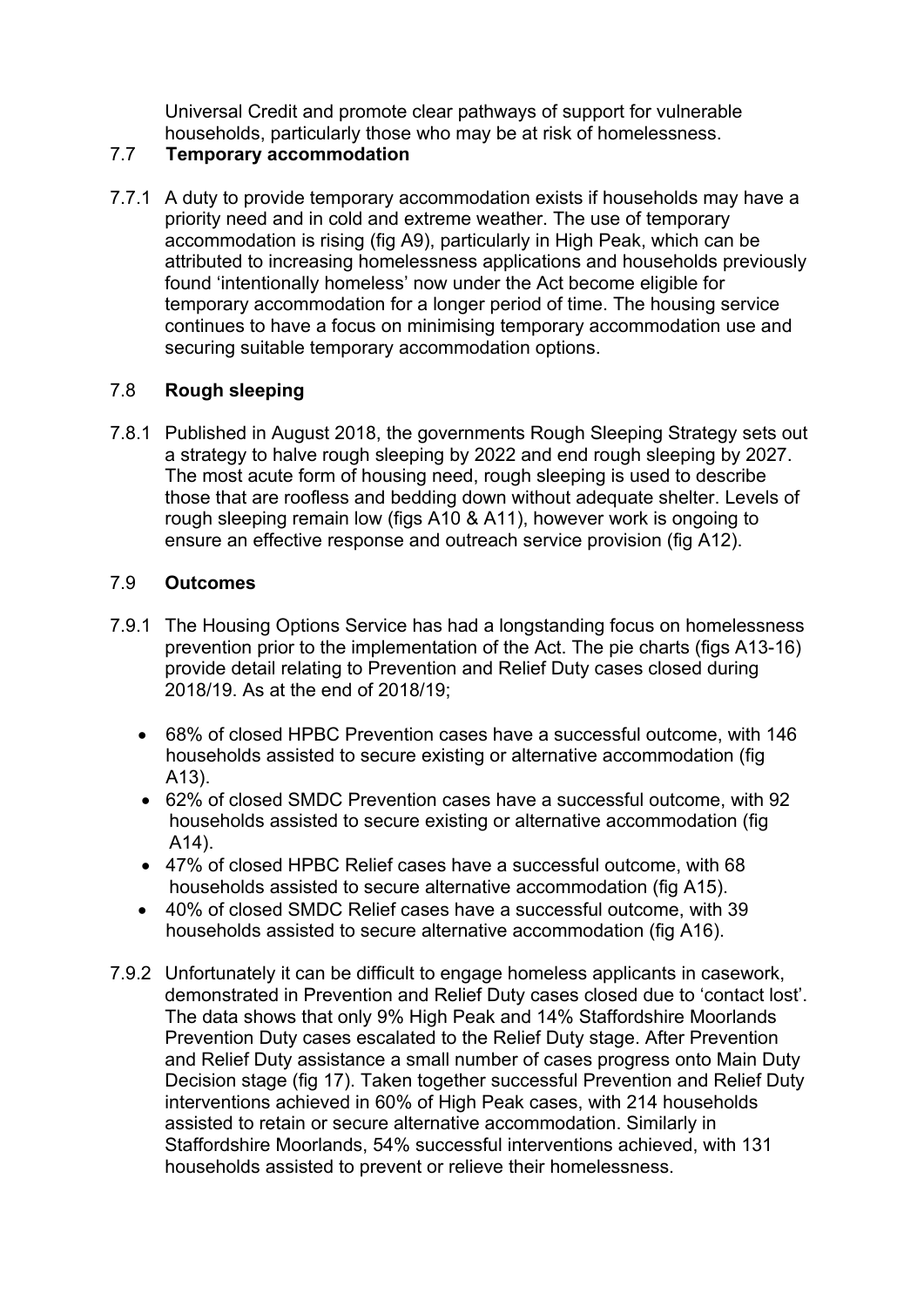### 7.10 **Service implementation**

- 7.10.1 Recent Local Government Association research into the implementation of new homelessness duties reported that Councils found increased administration duties detracted from the ability to meet the needs of people at risk of homelessness. IT based solutions have assisted with increased caseload administration over longer time periods, including online enquiry/ application web forms, triage, Assessments, Personal Housing Plans, correspondence, casework management practice (including scheduled reminders and case alerts) and new monitoring requirements.
- 7.10.2 Internal staffing structure reviews have led to;
	- An effective duty rota system, which provides continuity for customers with initial enquiries progressed by point of contact housing adviser and non duty casework days.
	- Establishment of two new posts. One supports the implementation of the Act and the roll out of Universal Credit. Another provides Home Options housing register administration, which enables housing advisers to focus on homelessness casework.
- 7.10.3 The housing service is working to put in place effective prevention tools for customers to access, and staff to utilise, to prevent homelessness situations from escalating.

7.10.4 Partnership development has led to;

- Collaborative working groups to consider services and opportunities to prevent and address homelessness have secured grant funding outlined fig A12.
- Work with key partners to establish protocols and embed prevention and effective joint working around homelessness experienced including children social care, people with care leaver and adult social care needs, hospital discharge and prison release.
- 7.10.5 A main challenge in preventing and relieving homelessness is the availability of suitable accommodation options, which is identified as a strategic priority within the Alliance wide Homelessness Strategy. Work streams include work with Registered Providers around pre-eviction protocols, making best use of available social and council housing stock with allocation policy review and improving the Private Rented Sector Offer, also identified as a strategic priority within the Alliance wide Homelessness Strategy. Recent developments to improve private sector renting may however impact upon private sector supply. In April Government announced proposals to remove section 21 no-fault evictions. Currently under s21 Housing Act 1988 landlords are able to give 8 weeks notice to leave after a fixed term contract without explanation. From April 2018 landlords are no longer permitted to let homes which do not achieve a minimum energy efficiency rating of Band E. The Tenant Fees Act 2019 recently came into force 1 June 2019 and most of the fees that landlords charge will be banned. Private sector eviction is highlighted as one of the main reasons for homelessness however there are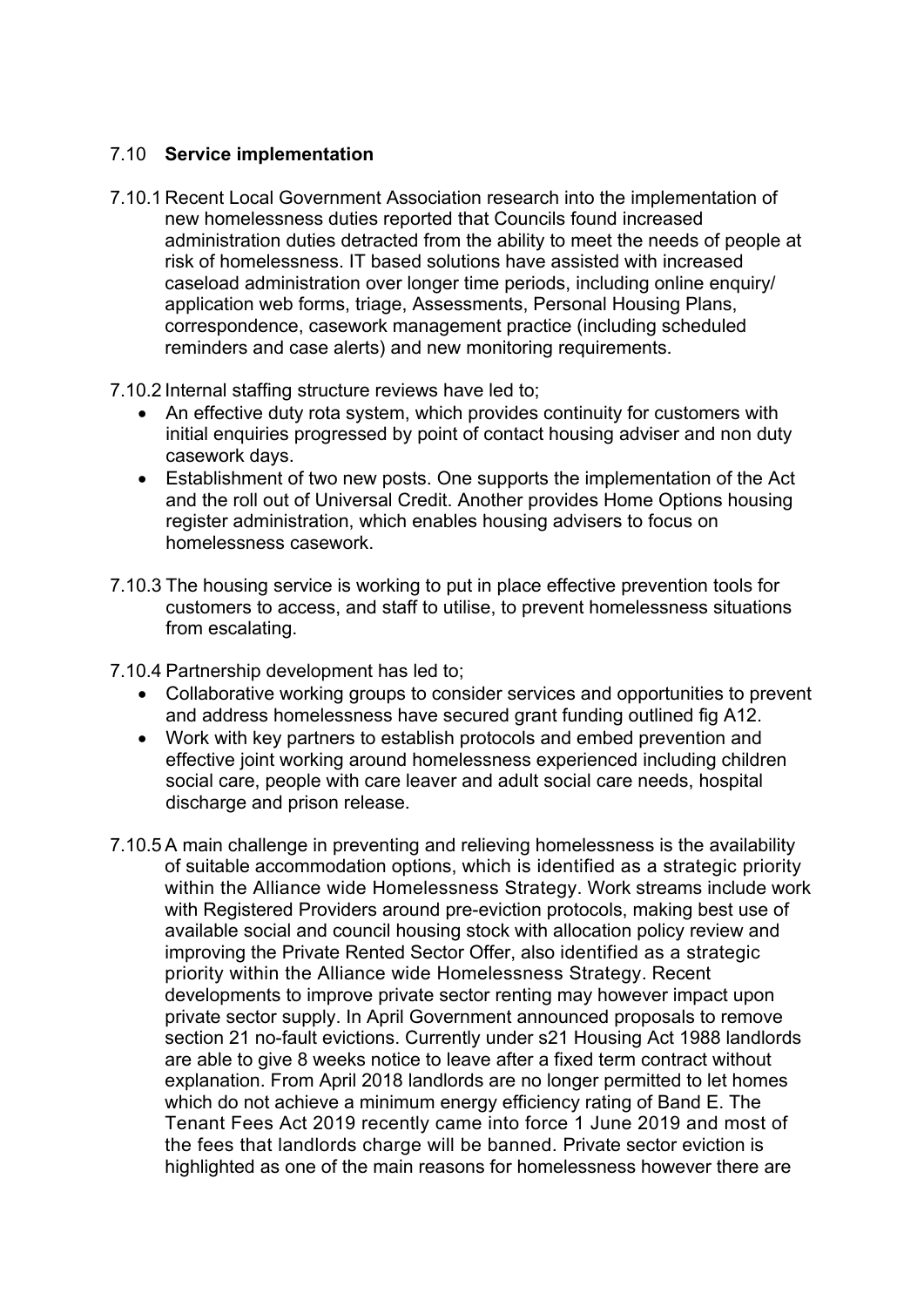opportunities to work with the private sector, to incentivise and ensure the sustainability of tenancies.

7.10.6 Commissioning has led to;

- Re-procurement of provider services to support customer access to accommodation, with rent bond assistance, pre-tenancy training and enhanced tenancy support availability.
- Call b4 You Serve bespoke landlord service with additional prevention officer capacity to support earlier intervention.

#### 7.11 **Future considerations**

- 7.11.1 The Housing, Communities and Local Government Committee are currently conducting an inquiry into the implementation and impact of the Act. They will examine how local authorities have adapted services, additional costs placed on them, outcomes and whether reforms could be made to improve legislation.
- 7.11.2 On 21 January 2019 government published a draft Domestic Abuse Bill in response to consultation and research. The Bill aims to support victims and their families, pursue offenders and may change approaches to tackling domestic abuse.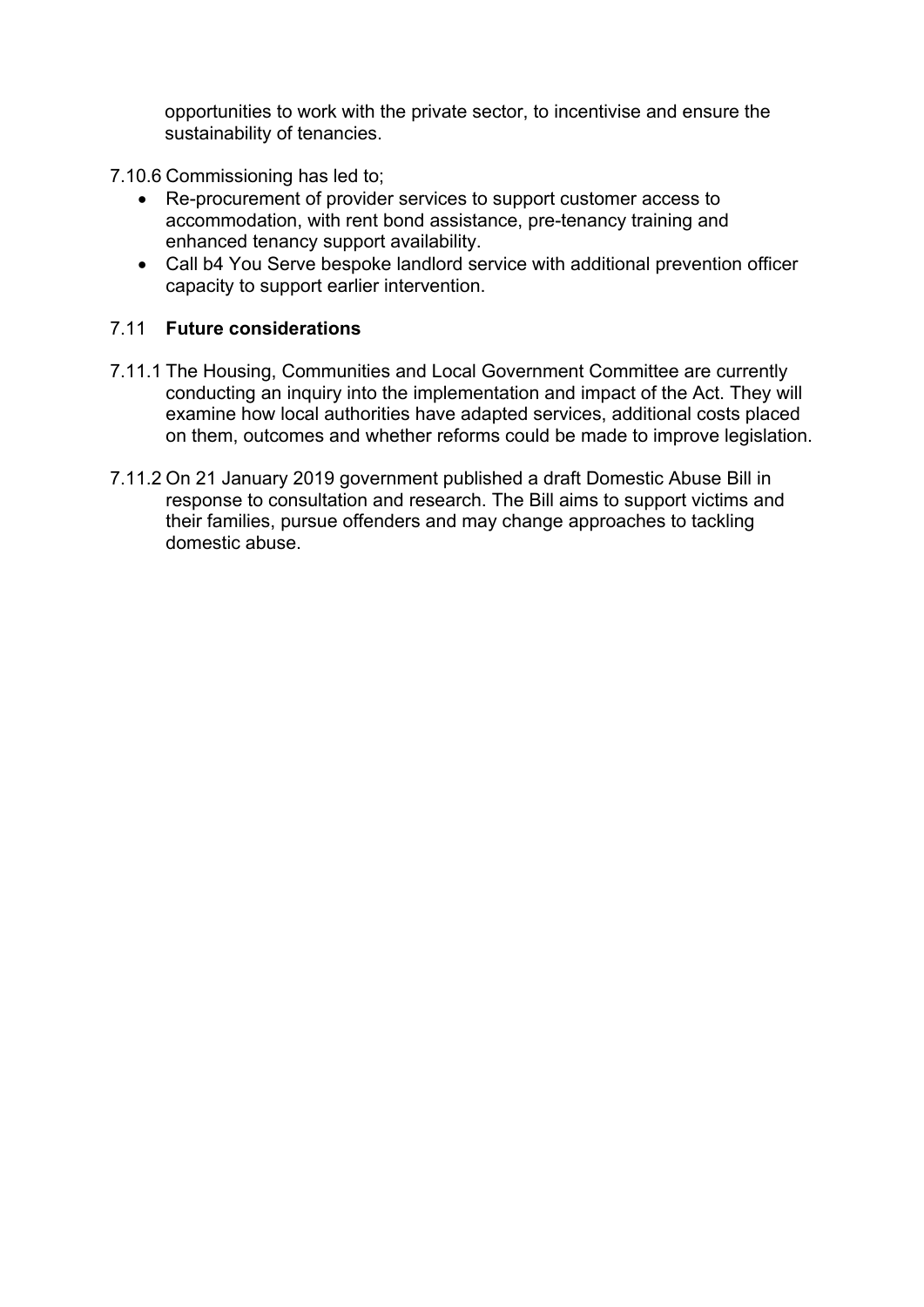# **Appendix A: Supporting Data and Information**

# Fig A1: Homelessness Applications

|         |                                                     | <b>SMDC</b> | <b>HPBC</b> |
|---------|-----------------------------------------------------|-------------|-------------|
|         | Not threatened with homelessness within 56 days     | 11          | 13          |
| 2018/19 | Threatened with homelessness - Prevention Duty owed | 186         | 274         |
|         | Already homeless - Relief Duty owed                 | 105         | 160         |
|         | Total homeless applications                         | 302         | 447         |
| 2017/18 | Total homeless applications                         | 104         | 93          |
| 2016/17 | Total homeless applications                         | 76          | 150         |
| 2015/16 | Total homeless applications                         | 89          | 129         |
| 2014/15 | Total homeless applications                         | 92          | 121         |

# Fig A2: Homelessness Referrals

|                                                     | <b>HPBC</b>    | <b>SMDC</b>    |
|-----------------------------------------------------|----------------|----------------|
| Adult Secure Estate (prison)                        | 1              | 1              |
| <b>Adult Social Services</b>                        | 12             | 5              |
| Armed Forces / Veteran Support Service              | $\overline{2}$ | 0              |
| Children's Early Help services / Children's Centres | $\Omega$       | 1              |
| Children's Social care                              | $\overline{2}$ | 6              |
| <b>Community Rehabilitation Company</b>             | 0              | 1              |
| Debt Advice Agency                                  | 35             | 1              |
| DWP - Jobcentre Plus                                | 12             | 3              |
| <b>Families Intervention Programme</b>              | $\Omega$       | 3              |
| <b>Further Education College</b>                    | 1              | 1              |
| <b>GPs</b>                                          | 0              | 1              |
| Hospital A&E or in-patient                          | 1              | 1              |
| Housing benefit /Welfare Assistance Service         | 0              | $\overline{2}$ |
| Housing related (floating) support provider         | 33             | 16             |
| Mental Health Service - Acute in-patient            | 3              | $\overline{2}$ |
| Mental Health Service - Community based             | 5              | 4              |
| <b>National Probation Service</b>                   | $\overline{2}$ | 1              |
| Other local authority service                       | 0              | 4              |
| Other service provider (not housing related)        | 1              | 5              |
| Police                                              | 1              | 0              |
| Private landlord                                    | 3              | $\Omega$       |
| Private Registered Provider (Housing Association)   | 1              | 4              |
| Refuge provider                                     | 4              | 0              |
| Street Services for rough sleepers                  | 1              | 1              |
| <b>Substance Misuse Treatment Service</b>           | $\overline{0}$ | 3              |
| Supported housing provider                          | 4              | 5              |
| Total                                               | 124            | 71             |
| Resulting in homelessness applications              | 89             | 50             |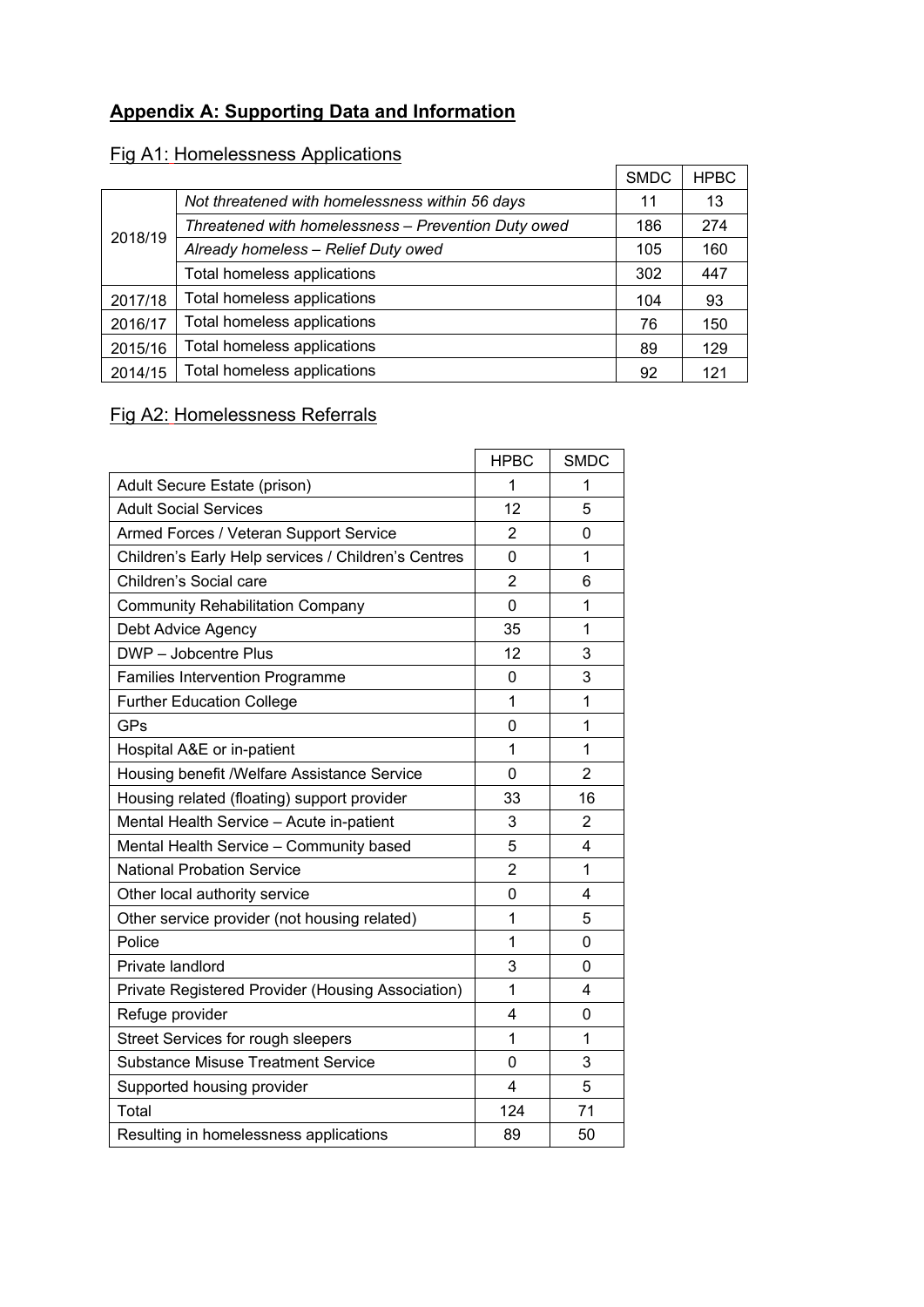# Fig A3: Main reason for loss of settled home

|                                                                    | - count<br>SMDC | SMDC % of applicants | HPBC - count   | % of applicants<br>HPBC | England % of applicants |
|--------------------------------------------------------------------|-----------------|----------------------|----------------|-------------------------|-------------------------|
|                                                                    |                 |                      |                |                         |                         |
| Domestic abuse                                                     | 33              | 11%                  | 37             | 8%                      | 8%                      |
| End of private rented tenancy                                      | 59              | 20%                  | 81             | 17%                     | 24%                     |
| End of social rented tenancy                                       | 9               | 3%                   | 12             | 3%                      | 6%                      |
| Eviction from supported housing                                    | 4               | 1%                   | $\overline{7}$ | 2%                      | 0%                      |
| Family no longer willing or able to accommodate                    | 55              | 18%                  | 99             | 22%                     | 18%                     |
| Fire or flood / other emergency                                    | $\overline{2}$  | 1%                   | 4              | 1%                      | 0%                      |
| Friends no longer willing or able to accommodate                   | 13              | 4%                   | 26             | 6%                      | 4%                      |
| Left HM Forces                                                     | 0               | 0%                   | 1              | 0%                      | 0%                      |
| Left institution with no accommodation available                   | 0               | 0%                   | 7              | 2%                      | $1\%$                   |
| Mortgage repossession                                              | 7               | 2%                   | 3              | 1%                      | 1%                      |
| Non-racially motivated / other motivated violence or<br>harassment | 3               | 1%                   | 3              | 1%                      | 2%                      |
| Property disrepair                                                 | $\overline{2}$  | 1%                   | 4              | 1%                      | 0%                      |
| Racially motivated violence or harassment                          | $\mathbf{0}$    | 0%                   | 1              | 0%                      | 0%                      |
| Relationship with partner ended (non-violent breakdown)            | 54              | 18%                  | 56             | 13%                     | 7%                      |
| Other                                                              | 49              | 16                   | 86             | 19%                     | 25%                     |
| Not specified                                                      | 12              | 4                    | 20             | 4%                      |                         |

 $\overline{\phantom{a}}$ 

 $\Gamma$ 

# Fig A4: Support needs of homeless applicants

|                         | employment<br>or training<br>education<br>٥,<br>Access | needs<br>dependency<br>Alcohol | abuse<br>abuse)<br>experienced<br>(non-domestic<br>of/has<br>risk<br>₹ | experienced<br>abuse<br>domestic<br>of/has<br>risk<br>₹ | sexual<br>experienced<br>abuse/exploitation<br>of/has<br>At risk | years<br>$18 - 20$<br>aged<br>Care leaver | years<br>$\frac{1}{2}$<br>aged<br>leaver<br>Care | needs<br>dependency<br>Drug | seeker<br>asylum<br>Former |
|-------------------------|--------------------------------------------------------|--------------------------------|------------------------------------------------------------------------|---------------------------------------------------------|------------------------------------------------------------------|-------------------------------------------|--------------------------------------------------|-----------------------------|----------------------------|
| SMDC - count            | 3                                                      | 12                             | 6                                                                      | 29                                                      | 8                                                                | 4                                         | 3                                                | 9                           | $\mathbf 0$                |
| SMDC % of applicants    | 1%                                                     | 4%                             | 2%                                                                     | 10%                                                     | 3%                                                               | 1%                                        | $1\%$                                            | 3%                          | 0%                         |
| HPBC - count            | 5                                                      | 30                             | 12                                                                     | 72                                                      | 18                                                               | 13                                        | 6                                                | 28                          | $\mathbf 0$                |
| HPBC % of applicants    | 1%                                                     | 7%                             | 3%                                                                     | 16%                                                     | 4%                                                               | 3%                                        | 1%                                               | 6%                          | 0%                         |
| England % of applicants | 4%                                                     | 4%                             | 3%                                                                     | 9%                                                      | 2%                                                               | 1%                                        | 1%                                               | 5%                          | $1\%$                      |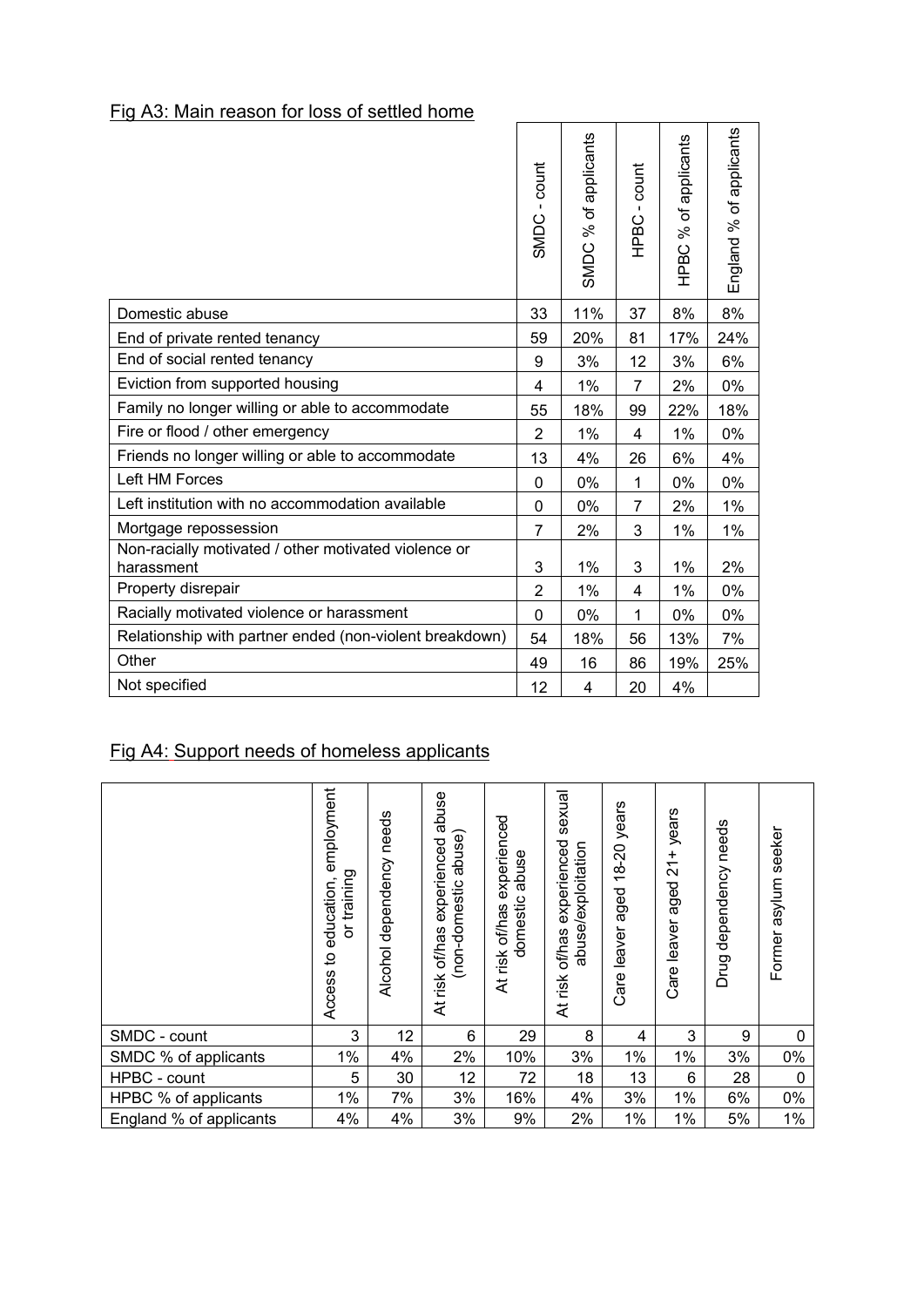|                         | health<br>mental<br>problems<br>đ<br>History | repeat<br>homelessness<br>$\overline{\sigma}$<br>History | sleeping<br>of rough<br>History | disability<br>Learning | history<br>Offending | age<br><b>PO</b> | pue<br>ill health<br>disability<br>Physical | in HM Forces<br>Served | requiring<br>manage<br>independently<br>parent<br>support to<br>Young |
|-------------------------|----------------------------------------------|----------------------------------------------------------|---------------------------------|------------------------|----------------------|------------------|---------------------------------------------|------------------------|-----------------------------------------------------------------------|
| SMDC - count            | 37                                           | 10                                                       | 6                               | 8                      | 6                    | 4                | 43                                          | 4                      | $\overline{2}$                                                        |
| SMDC % of applicants    | 12%                                          | 3%                                                       | 2%                              | 3%                     | 2%                   | 1%               | 14%                                         | 1%                     | 1%                                                                    |
| HPBC - count            | 124                                          | 29                                                       | 26                              | 29                     | 28                   | 12               | 100                                         | 8                      | 5                                                                     |
| HPBC % of applicants    | 27%                                          | 6%                                                       | 6%                              | 6%                     | 6%                   | 3%               | 22%                                         | 2%                     | $1\%$                                                                 |
| England % of applicants | 22%                                          | 7%                                                       | 6%                              | 4%                     | 7%                   | $1\%$            | 14%                                         | $1\%$                  | $1\%$                                                                 |

 $\Gamma$ 

# Fig A5: Homeless applicant household type

|                         | <b>SMDC</b> | <b>HPBC</b> |
|-------------------------|-------------|-------------|
| <b>Childless Couple</b> | 21          | 11          |
| Family with Children    | 115         | 158         |
| Non-cohabiting Couple   | 3           | 3           |
| Single person           | 163         | 275         |

# Fig A6: Ethnicity of main applicant

|                                                         | <b>SMDC</b> | <b>HPBC</b> |
|---------------------------------------------------------|-------------|-------------|
| Any other Asian background                              |             |             |
| Any other ethnic group                                  | 2           | 0           |
| Any other Black/African/Caribbean background            | 0           |             |
| Any other White background                              | 4           | 4           |
| Asian/Asian British: Chinese                            | 0           | 2           |
| Don't know / refused                                    | 6           | 5           |
| Mixed/Multiple ethnic groups: White and Asian           | 2           | 1           |
| Mixed/Multiple ethnic groups: White and Black African   | 1           | 1           |
| Mixed/Multiple ethnic groups: White and Black Caribbean | 0           | 4           |
| White: English/Welsh/Scottish/Northern Irish/British    | 283         | 421         |
| White: Gypsy or Irish Traveller                         | 2           | 0           |
| White: Irish                                            |             |             |

# Fig A7: Age of main applicants

| Age<br>range | <b>SMDC</b> | <b>SMDC</b><br>% | <b>HPBC</b> | <b>HPBC</b><br>$\%$ |
|--------------|-------------|------------------|-------------|---------------------|
| $16 - 17$    | 5           | 2%               | 2           | 0%                  |
| 18-24        | 52          | 17%              | 110         | 25%                 |
| 25-35        | 110         | 36%              | 147         | 33%                 |
| 36-44        | 62          | 21%              | 75          | 17%                 |
| 45-59        | 57          | 19%              | 80          | 18%                 |
| 60-64        | 8           | 3%               | 15          | 3%                  |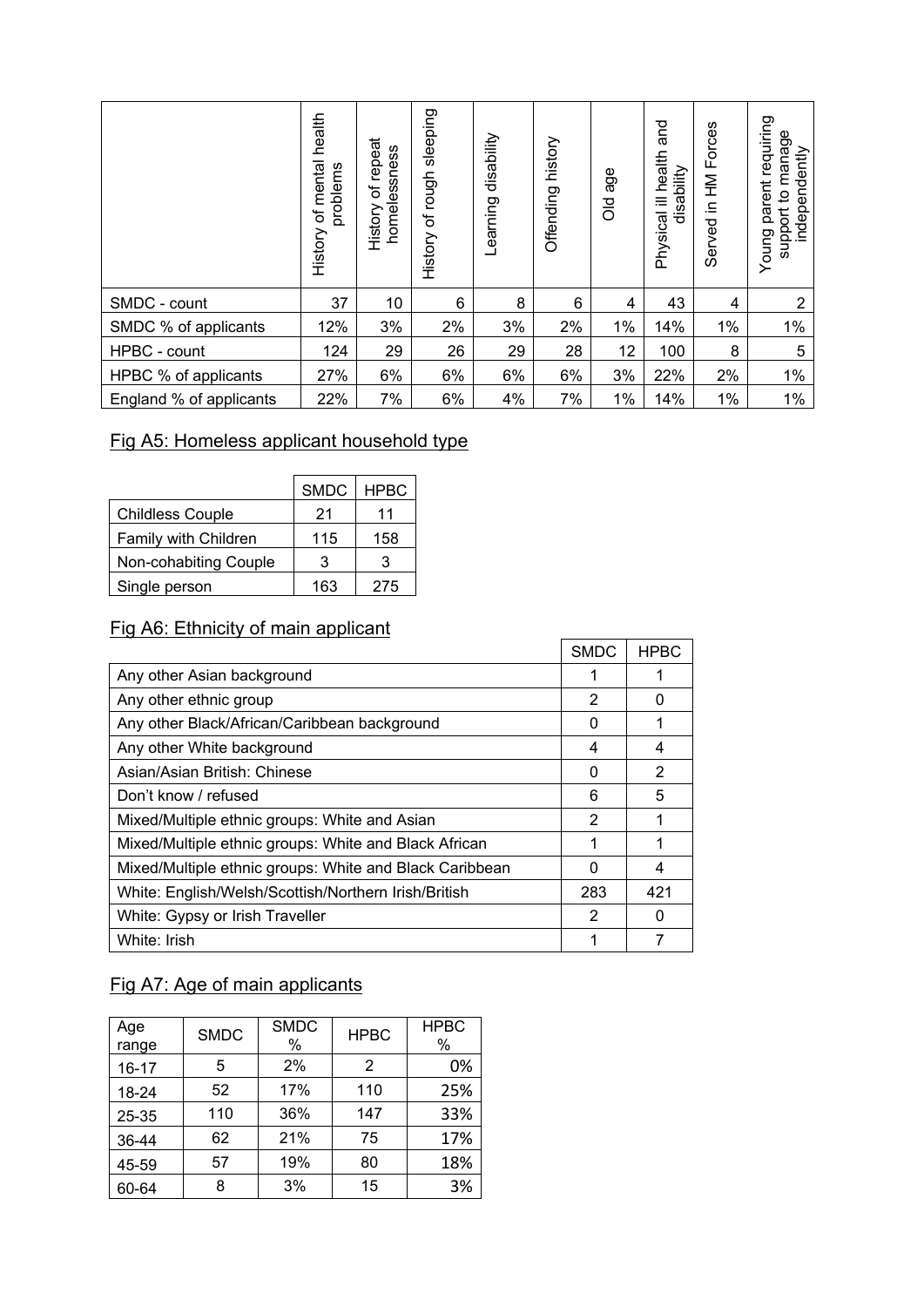| 65-74 | $\frac{10}{6}$ | ۰<br>ں، | 20/<br>コ 70 |
|-------|----------------|---------|-------------|
| ັ     | %              |         | 1%          |

# Fig A8: Employment status of main applicant

|                                                                          |             | <b>SMDC</b> |             | <b>HPBC</b> |
|--------------------------------------------------------------------------|-------------|-------------|-------------|-------------|
|                                                                          | <b>SMDC</b> | %           | <b>HPBC</b> | %           |
| At home/not seeking work (including looking<br>after the home or family) | 22          | 7%          | 32          | 7%          |
| Don't know / Refused                                                     | 23          | 8%          | 19          | 4%          |
| Full-time student                                                        | 6           | 2%          | 5           | 1%          |
| Not registered unemployed but seeking work                               | 24          | 8%          | 17          | 4%          |
| Not working because of long term sickness or<br>disability               | 67          | 22%         | 114         | 26%         |
| Other                                                                    | 21          | 7%          | 31          | 7%          |
| Registered unemployed                                                    | 41          | 14%         | 79          | 18%         |
| Retired (including retired early)                                        | 12          | 4%          | 19          | 4%          |
| Training Scheme / apprenticeship                                         |             | $0\%$       |             | $0\%$       |
| Working: 30 hours a week or more                                         | 45          | 15%         | 67          | 15%         |
| Working: less than 30 hours a week                                       | 40          | 13%         | 63          | 14%         |

## Fig A9 Number of households in temporary accommodation (performance indicator)



#### Fig A10: Annual rough sleeper counts and evidence based estimates

|      | <b>HPBC</b> figure<br>and (per<br>1,000<br>households) | SMDC figure<br>and (per<br>1.000<br>households) | East Midlands<br>figure and (per<br>1.000<br>households) | West<br><b>Midlands</b><br>figure and<br>(per 1,000)<br>households) | England figure<br>and (per 1,000<br>households) |
|------|--------------------------------------------------------|-------------------------------------------------|----------------------------------------------------------|---------------------------------------------------------------------|-------------------------------------------------|
| 2018 | (0.02)                                                 | 2(0.05)                                         | 358 (0.18)                                               | 420 (0.18)                                                          | 4677 (0.20)                                     |
| 2017 | 3(0.07)                                                | 1(0.02)                                         | 313(0.16)                                                | 295 (0.12)                                                          | 4751 (0.20)                                     |
| 2016 |                                                        | 2                                               | 255                                                      | 289                                                                 | 4134                                            |
| 2015 | 3                                                      | 4                                               | 208                                                      | 249                                                                 | 3569                                            |
| 2014 | $\overline{2}$                                         | 2                                               | 193                                                      | 186                                                                 | 2744                                            |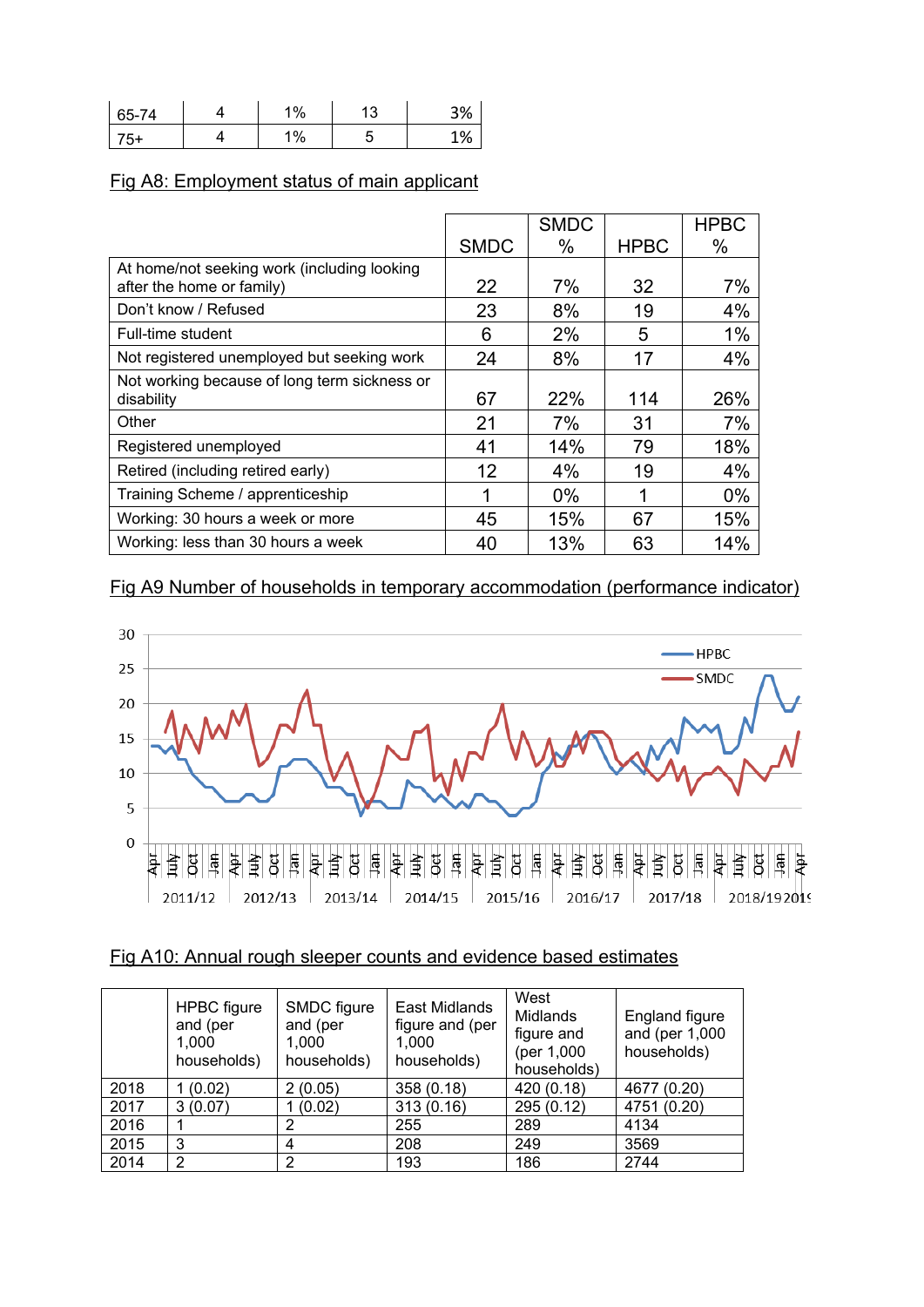# Fig A11: Rough sleeping referrals

|            |             | 2015 | 2016 | 2017 | 2018 |
|------------|-------------|------|------|------|------|
| Referrals  | <b>SMDC</b> | 19   |      |      |      |
| received   | <b>HPBC</b> |      | 3    | 10   |      |
| Leading to | <b>SMDC</b> | 6    |      |      |      |
| contact    | HPRC.       |      |      | 6    | b    |

# Fig A12: Grant funding secured to prevent and address homelessness

| Funding<br>programme                                              | <b>Partners</b>                                                                                               | Key elements                                                                                                                                                                                                                                                                                                                                                                                                                                                                                                                                                              | Total<br>funding    |
|-------------------------------------------------------------------|---------------------------------------------------------------------------------------------------------------|---------------------------------------------------------------------------------------------------------------------------------------------------------------------------------------------------------------------------------------------------------------------------------------------------------------------------------------------------------------------------------------------------------------------------------------------------------------------------------------------------------------------------------------------------------------------------|---------------------|
| <b>MHCLG</b><br>2018/20<br>Domestic<br><b>Abuse Fund</b>          | <b>Staffordshire</b><br>North bid<br>including<br>SMDC, with<br>SOTCC, NBC<br>& ARCH<br>(North Staffs)<br>Ltd | Ensure Moorlands refuge bed spaces are not<br>reduced (from Oct 2018 County wide core<br>funding no longer funds refuge<br>accommodation based provision).<br>Maintain Moorlands refuge based specialised<br>support for children and young people.<br>Enhance accommodation with additional<br>2x2bh in each authority for families with<br>complex needs/ male dependents.<br>Domestic Abuse Advocate role; to support<br>housing advice teams across authorities with<br>training, Assessments, PHPs and timely<br>access to appropriate accommodation and<br>support. | secured<br>£139,998 |
|                                                                   | <b>DCC</b><br>covering<br><b>HPBC</b>                                                                         | Enable High Peak refuge providers to<br>maintain accommodation and enhance<br>support services.<br>Derbyshire wide basis -support the<br>Derbyshire domestic abuse phone line<br>and add Police resource to allow for<br>earlier targeting/engagement in order to<br>reduce escalation of domestic abuse to<br>further higher risk incidents and crimes.                                                                                                                                                                                                                  | £529,799            |
| <b>MHCLG</b><br>Private<br>Rented<br>Sector<br><b>Access Fund</b> | Derbyshire<br>authorities<br>including<br>SMDC &<br>Nottingham<br>authorities                                 | <b>Extend Call B4 You Serve services</b><br>across the authority areas and provide 3<br>homeless prevention officer posts to<br>support and funding pot to provide one off<br>homeless prevention payments.                                                                                                                                                                                                                                                                                                                                                               | £226,000            |
| <b>MHCLG</b><br>Rough                                             | <b>HPBC</b>                                                                                                   | Assist with provision of new temporary<br>accommodation (1x2b, 1x3b)                                                                                                                                                                                                                                                                                                                                                                                                                                                                                                      | £12,085             |
| Sleeping<br>Cold<br>Weather<br>Fund                               | <b>SMDC</b>                                                                                                   | Assist with provision of new temporary<br>accommodation (1x4b)                                                                                                                                                                                                                                                                                                                                                                                                                                                                                                            | £4,961              |
| <b>MHCLG</b><br>Rough<br>Sleeper<br>initiative                    | Derbyshire<br>authorities<br>including<br><b>SMDC</b>                                                         | Across the authority areas; 2x rough<br>sleeper co-ordinators, 5x street outreach<br>workers.                                                                                                                                                                                                                                                                                                                                                                                                                                                                             | £250,000            |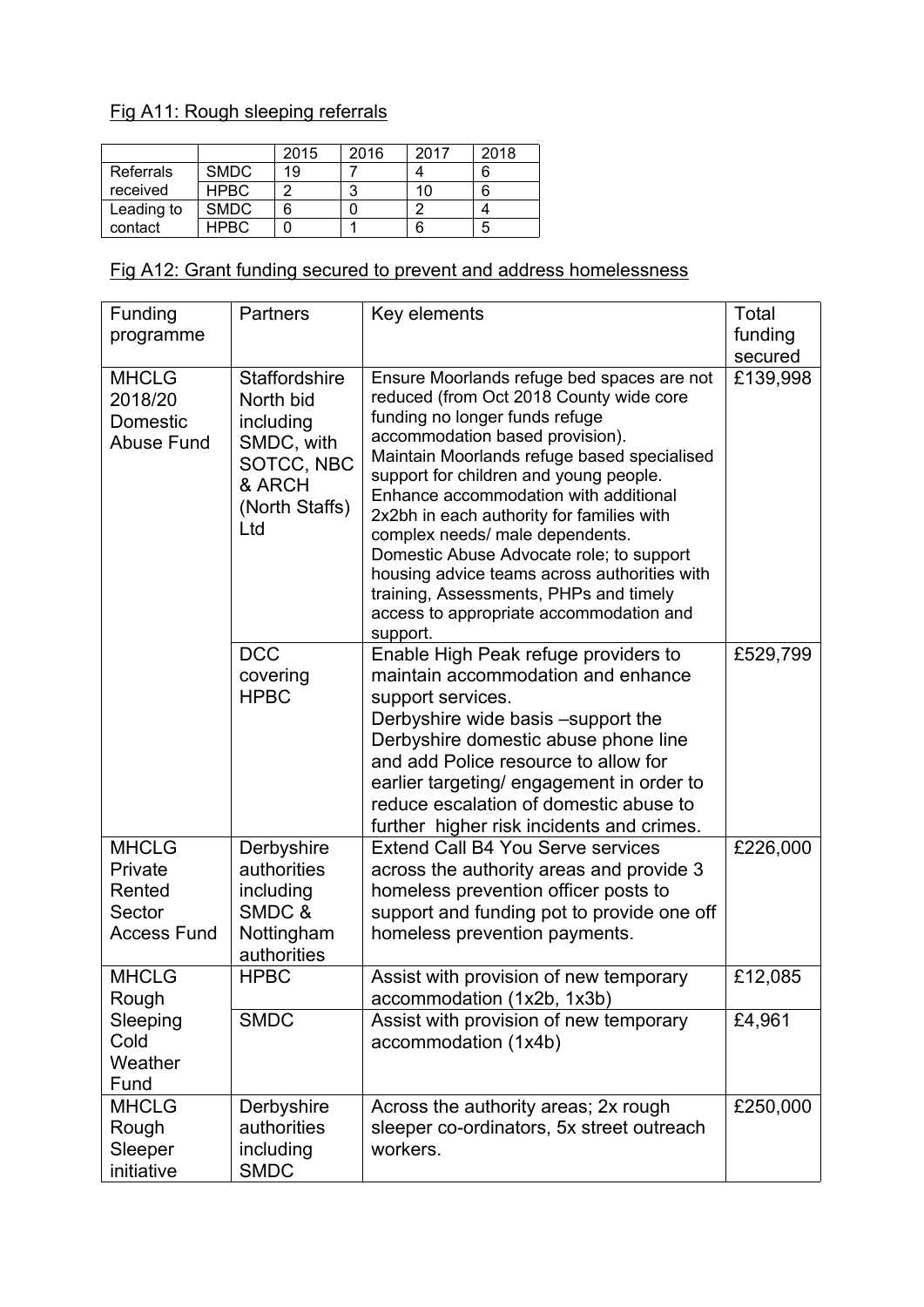

### Fig A13: HPBC reason Prevention Duty ended within 2018/19

#### Fig A14: SMDC reason Prevention Duty ended within 2018/19